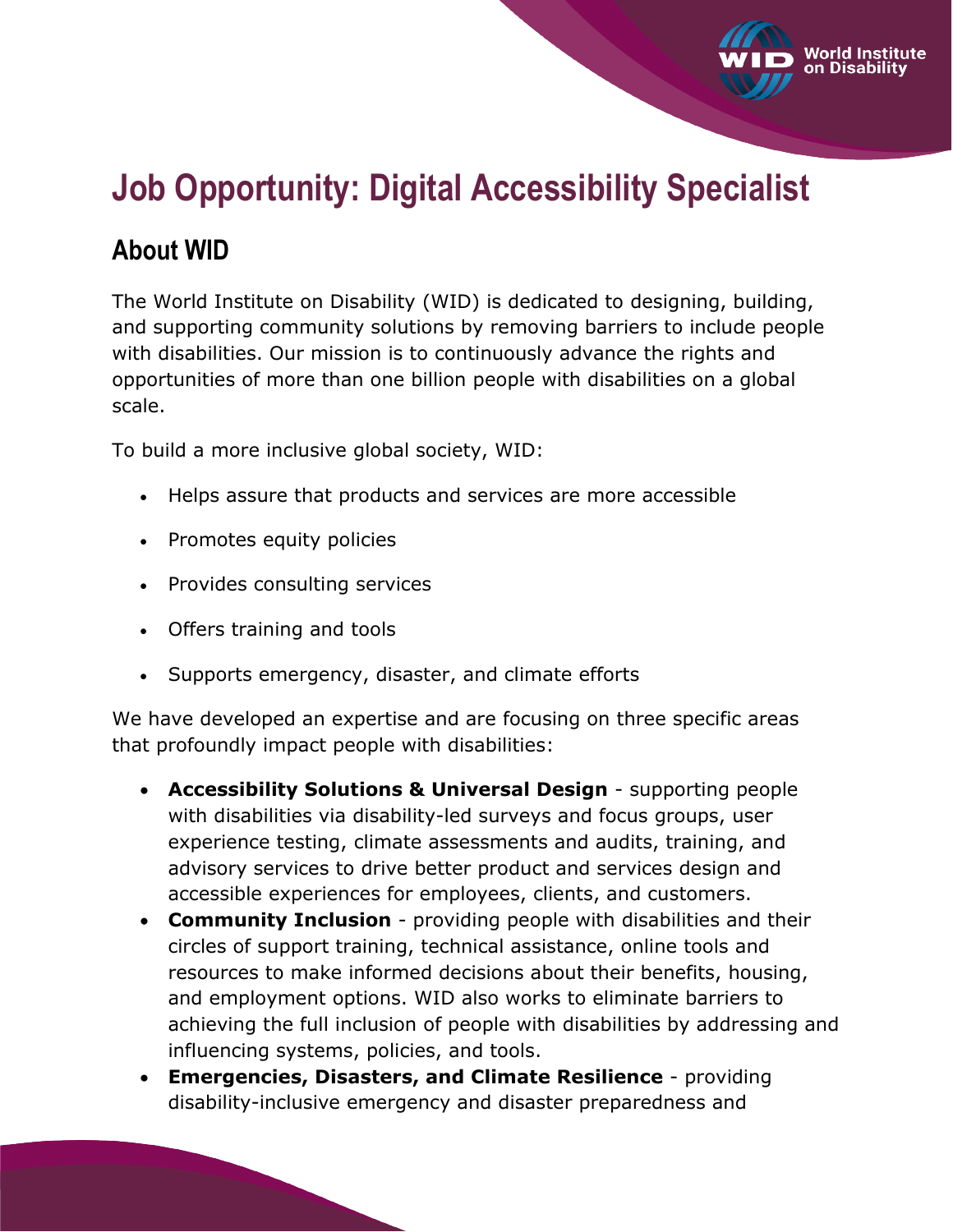

resilience planning, training, consulting, and other programming to save lives and minimize negative impact.

The World Institute on Disability (WID) was established in 1983 as one of the first global disability rights organizations founded and continually led by people with disabilities. The Board of Directors and staff, over half of whom are people with disabilities, are respected national and global leaders in the disability rights field as well as in industry, government, and human services.

WID's commitment to intersectionality and eliminating systemic oppression is integral to including the full spectrum of identities of people with disabilities, and to understanding the range of privilege, marginalization, and oppression that impact how disabled people are treated. This enables WID to bring a pan-disability, intersectional perspective to everything we do.

More information on WID's programs, quiding principles, [services,](https://wid.org/services/) and [resources](https://wid.org/resources) can be found at [www.wid.org.](http://www.wid.org/)

# **Position Summary:**

The Digital Accessibility Specialist reports to the Senior Director of Operations and Deputy Director and will work closely with the Accessibility and Universal Design team. This position is responsible for conducting UX testing that has an emphasis on digital assets, products, and interfaces as well as assisting with in-person and virtual event accessibility. This position requires a demonstrated level of understanding of accessibility and assistive technology; a unique skillset of problem-solving, multitasking, and strong communication; and working as part of a team with fast turnarounds.

### **Hours**

40 hours per week

# **Essential Job Functions**

Note that this job announcement is not designed to cover or contain a comprehensive listing of all the activities, duties, or responsibilities that are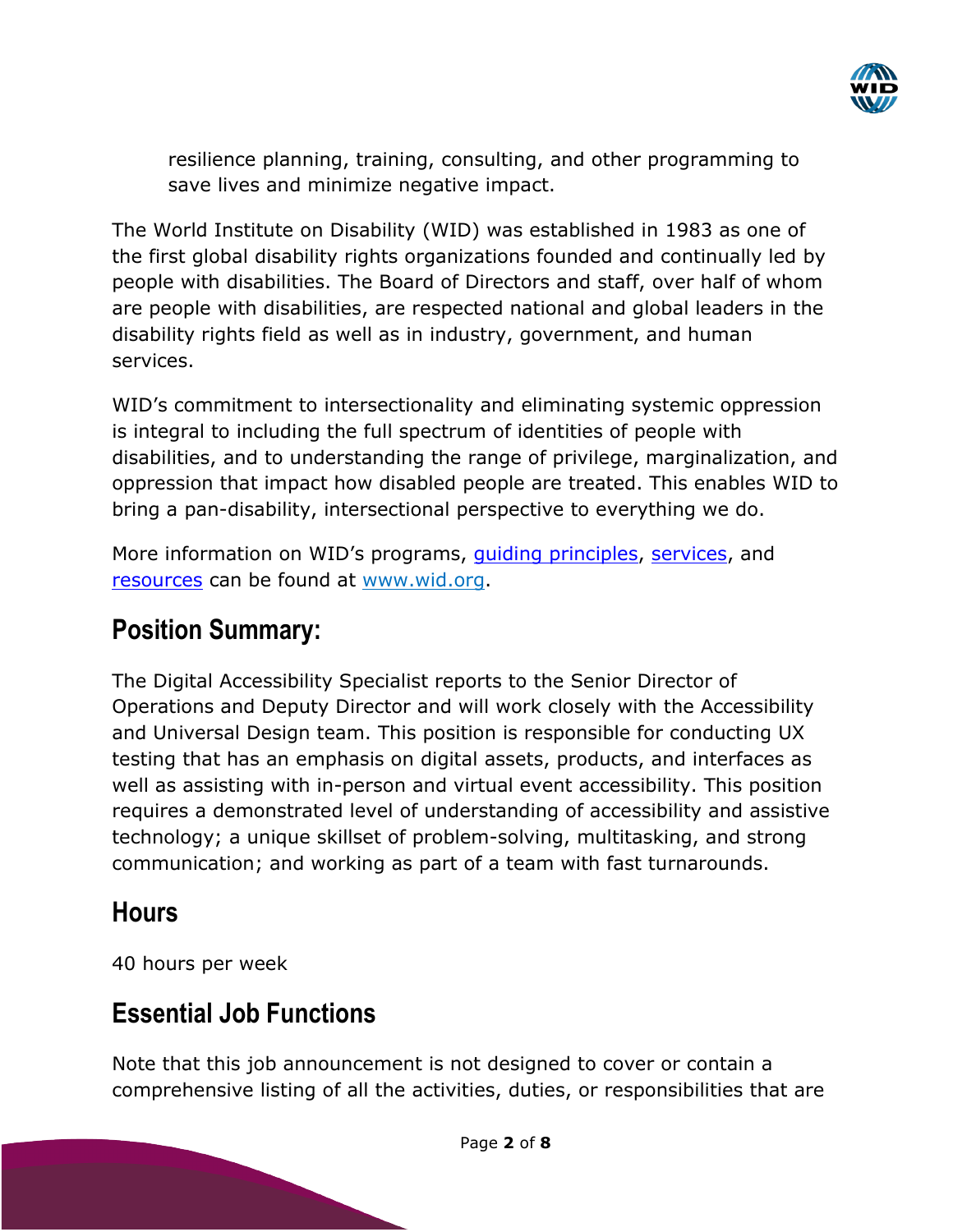

required of the employee for this job. Duties, responsibilities, and activities may change at any time, with or without notice.

#### User Experience

- Manage user experience (UX) testing and focus groups program cycles:
	- o Recruit participants for usability sessions via our database or by creating survey screeners when applicable.
	- $\circ$  Conduct ongoing communications with participants and clients about the project, as needed.
	- o Proctor usability sessions, including managing the appropriate webconferencing software, cameras, smartphones, client's products, assistive technology, or other needed on-site technology.
	- o Have the ability to complete repetitive tasks and have the patience to clearly explain process steps to user testers.
	- o Have the ability to observe how well accessible technology works during testing sessions and understand how its functioning can contribute to users struggling through sessions.
	- o Ensure testers are paid by preparing payment requests and collecting other paperwork from participants.
	- o Document research findings in a comprehensive report for WID's internal and external audiences.
- Assist in keeping WID's user tester database accurate:
	- o Maintain and update the online survey for recruiting testing participants.
	- o Maintain and update the internal Quickbase database of user testers and their relevant skill sets and testing abilities.
- Conduct internal assessments of digital materials (Office and Adobe Suite), videos, and web pages to identify accessibility issues for compliance with accessibility standards and regulations.
- Write reports to meet quick turnaround times.
- Incorporate accessibility, equity, and human/computer interaction when suggesting potential solutions for accessibility barriers based on existing guidelines, regulations, and requirements.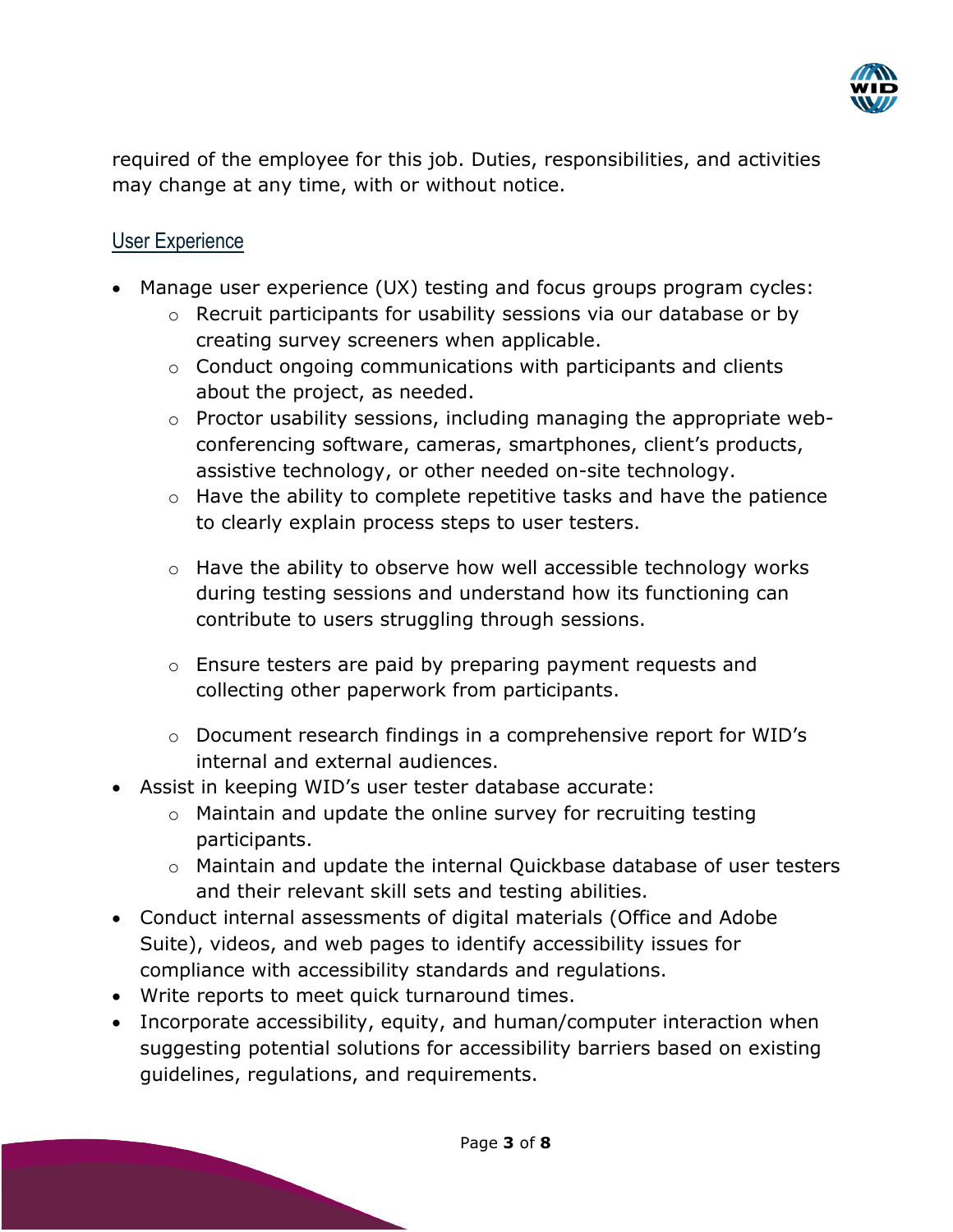

- Conduct additional research that goes beyond existing guidelines and regulations, informing new standards and novel experiences.
- Have experience working with multiple research methodologies, including both qualitative (e.g., ethnographic, usability, interview) and quantitative (e.g., survey-based, statistical) methods.
	- $\circ$  Ability to create surveys with the appropriate questions, flow, length, and depth to garner data needed.
	- o Ability to analyze survey data and create a comprehensive report on findings.

#### Digital Assets, Products, and Interfaces

- Keep abreast of evolving:
	- o Web Content Accessible Guidelines (WCAG) standards.
	- o Screen reader software: JAWS and NVDA updated features.
	- o Hearing loss technology: Hearables, hearing aids, loops, captioned calls, and amplifiers.
	- o Deaf technology: Relay services, text-based services, and online chat technology.
	- o Mobility technology: Adaptive mice, onscreen keyboards, Dragon Dictate, augmented and alternative communication (AAC) devices, and switch technology.
	- o Cognitive technology: Kurzweil software, augmented and alternative communication (AAC) devices, plain language guidelines, and understanding of universal reading levels.

### In-Person and Teleconference Technical and Audio Visual (A/V) Work

Responsibilities include working with technical teams to understand the technical needs of assistive technologies, reviewing bids with multiple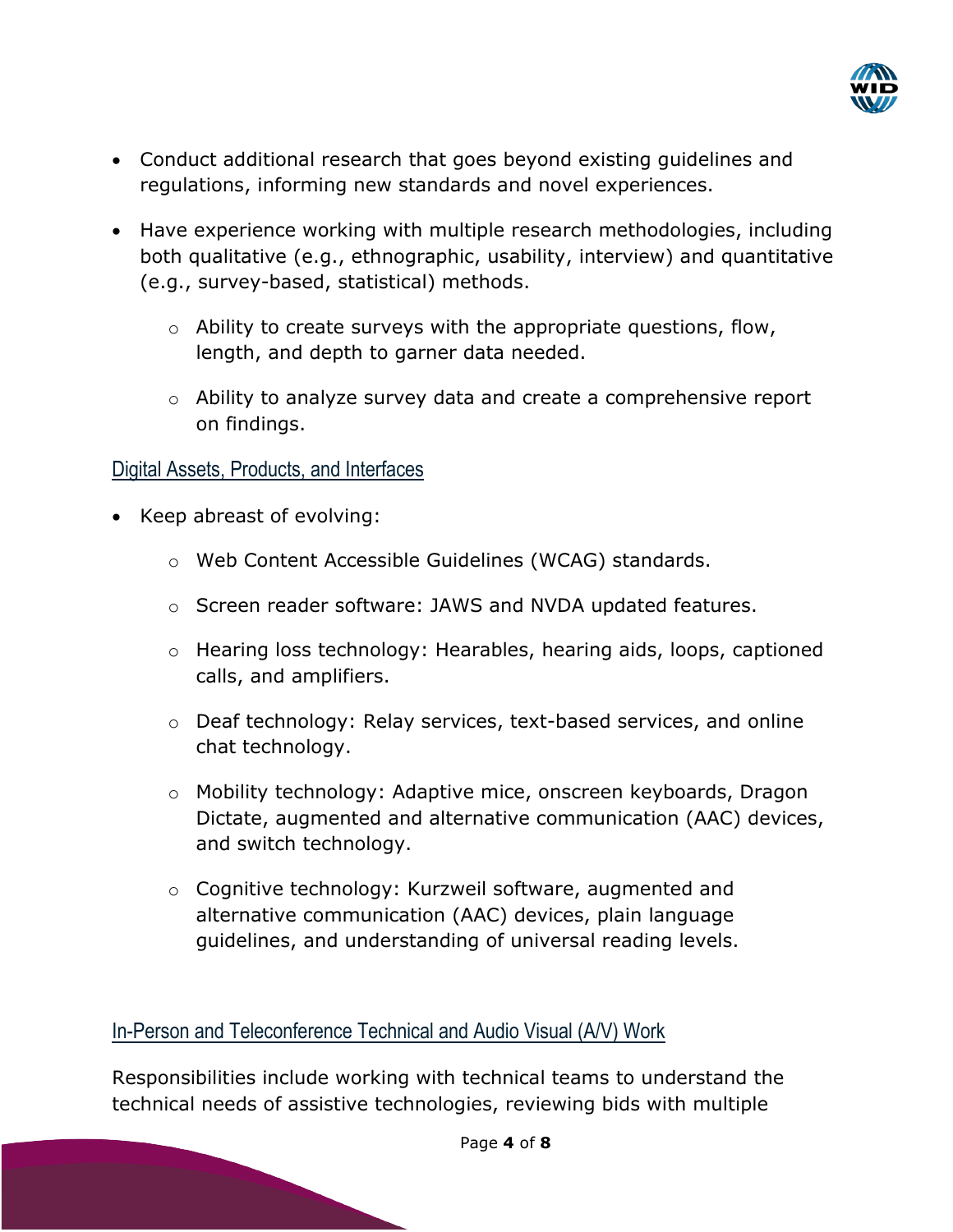

vendors for the same event, and serving as a technical assistance contact when needed.

- In-person conference support:
	- o Responsibilities may include:
		- Operate computers, projectors, or other audiovisual equipment in conjunction with video teleconferencing services.
		- Schedule video teleconferencing sessions and train personnel in the operation of video teleconferencing equipment.
	- o Travel to be the on-site contact to work with A/V teams to overlay captions on the main screens or on smaller screens when applicable.
	- o Manage on-site contractors such as ASL interpreters and sighted guide service providers.
- Teleconference and webinar support:
	- o Aid staff or clients by conducting video teleconference (VTC) sessions, which may include conference preparation, and monitoring VTC equipment and system performance.
	- o Work with teams to secure and include ASL interpretation into their virtual events.
	- o Work with teams to secure and include captioning providers in their virtual events.

# **Required Qualifications**

- 3+ years prior experience in digital accessibility.
- Experience working with vendors on development and testing for accessibility.
- Knowledge of digital accessibility standards, guidelines, and regulations:
	- o Web Content Accessibility Guidelines (VPAT, EN 301 549, ETSI TR 102 612, Human Factors data sources)
	- o Section 508 of the Rehabilitation Act
	- o Americans with Disabilities Act (ADA)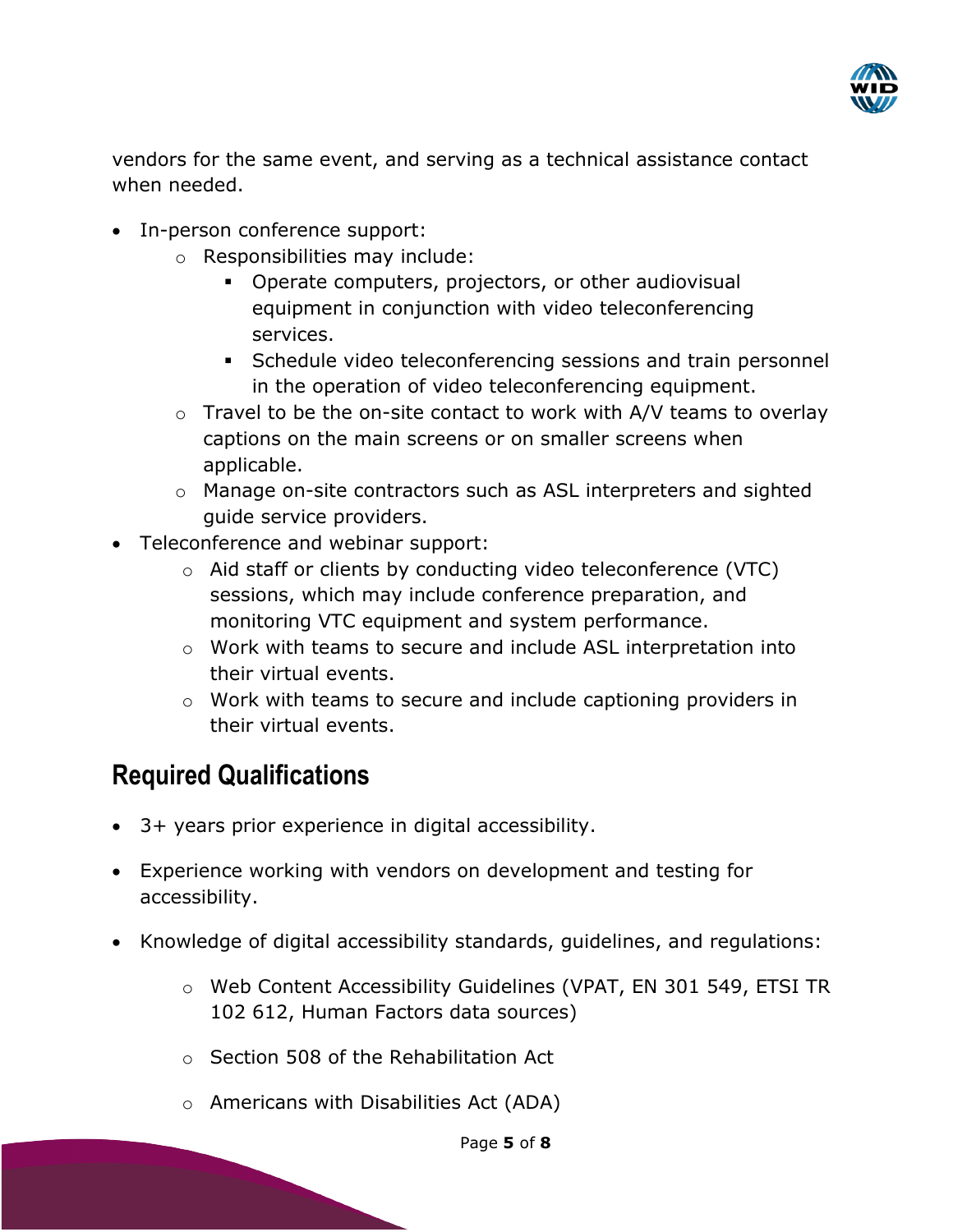

- Excellent people (or soft) skills, including coaching skills to motivate individuals who have become so frustrated at doing a certain task that they are about to give up and/or want nothing more than to pack up and leave.
- Professional writing and oral communication skills.
- Strong diplomatic communication skills, with the ability to maintain working relationships across a geographically dispersed organization.
- Friendly, conscientious, organized, detail-oriented, punctual.
- Ability to work independently and take initiative.
- Quick learner with the ability to problem-solve.
- Experience using MS Office Suite, Dropbox, Zoom, Alchemer (formerly Survey Gizmo), Google Apps suite, and the Internet.
- Ability to travel for project-related assignments, and the ability to work remotely and also report in-person to various locations, as needed.
- Stamina for conducting long hours of back-to-back testing sessions.

### **Preferences**

- Experience in database management.
- Experience with technical report writing, particularly explaining complex information in an easy-to-understand manner.
- Experience creating PowerPoint and other visual presentations of complex data.
- Experience with disability (lived experience preferred) or highly motivated to learn about the independent living philosophy and support for the larger disability rights and social justice movement.
- Experience translating accessibility & equity-related insights into actionable change.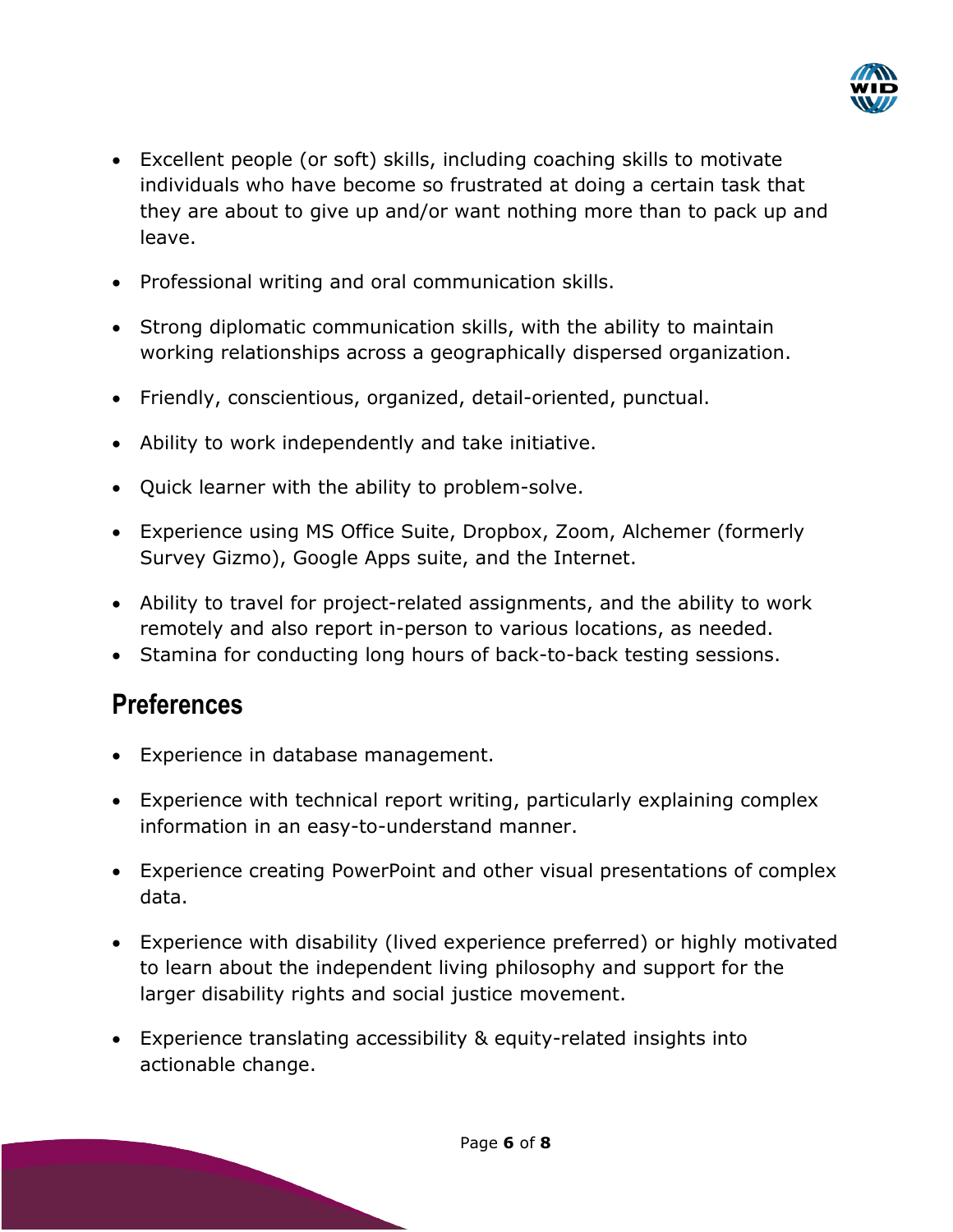

• Experience with a range of multi-modal interaction methods (speech, touch, motion, etc.)

# **Reporting Relationship**

Senior Director of Operations & Deputy Director

# **Status:**

Exempt, full-time, generous benefits package

# **Compensation:**

\$50,000 - \$60,000

# **Application Process:**

Send **resume, cover letter, salary requirements, writing sample, and references** to the **World Institute on Disability** via email to: [HR@wid.org](mailto:HR@wid.org)

### **WID acknowledges receipt of applications by email only.**

Application Deadline:

May 20, 2022

Proposed Start Date:

June 21, 2022

### Reasonable Accommodations:

Send reasonable accommodation requests for the application/interview process to **HR@wid.org**.

## **Telework/Relocation:**

• WID is interested in remote candidates; national applicants are encouraged.

Page **7** of **8**